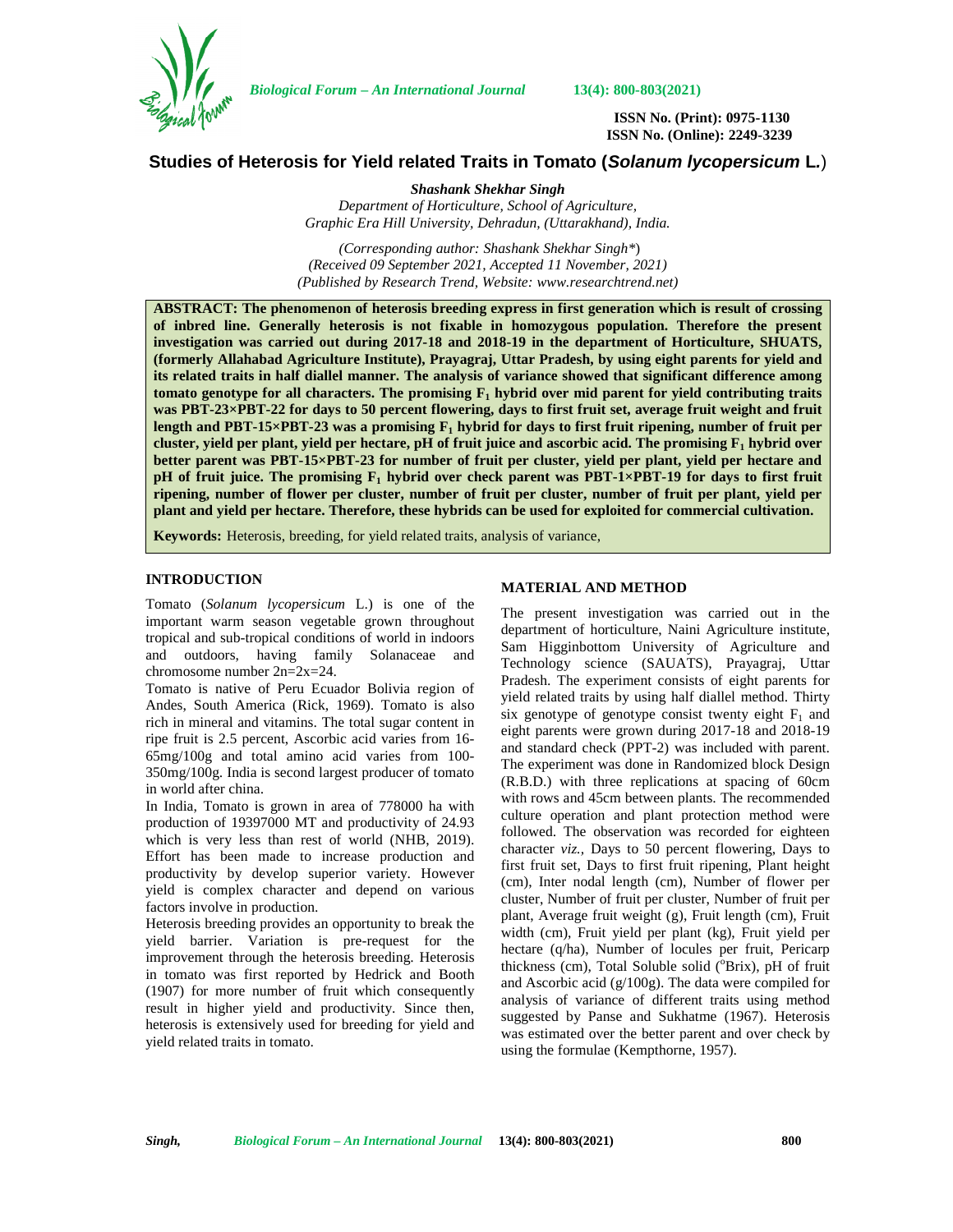|  |  |  | Table 1: Genotype of tomato used for present investigation. |  |
|--|--|--|-------------------------------------------------------------|--|
|  |  |  |                                                             |  |

| Sr. No. | <b>Parent line</b>              | <b>Source</b>                           |
|---------|---------------------------------|-----------------------------------------|
| 1.      | <b>PBT-23</b>                   | Deptt. of Horticulture, Rehovot, Israel |
| 2.      | <b>PBT-22</b>                   | Deptt. of Horticulture, Rehovot, Israel |
| 3.      | <b>PBT-20</b>                   | Deptt. of Horticulture, Rehovot, Israel |
| 4.      | <b>PBT-19</b>                   | Deptt. of Horticulture, Rehovot, Israel |
| 5.      | <b>PBT-18</b>                   | Deptt. of Horticulture, Rehovot, Israel |
| 6.      | <b>PBT-15</b>                   | Deptt. of Horticulture, Rehovot, Israel |
| 7.      | Pant Polyhouse Tomato-2 (PPT-2) | Pantnagar                               |
| 8.      | Pant Cherry Tomato-1 (PCT-1)    | Pantnagar                               |

#### **RESULT AND DISCUSSION**

The estimation of mean difference for all characters studied were highly significant indicating wide genetic difference among genotype was presented in Table 2. The data unveiled that high GCV and PCV were observed for many traits *viz*., number of fruits per plant  $(97.64$  and  $98.98$  %), number of flowers per cluster (30.37 and 31.17 %) and number of fruits per cluster (26.74 and 27.60 %), average fruit weight (40.64 and 41.31%), fruit yield per hectare (34.76 and 36.65 %) and fruit yield per plant (34.75 and 36.64 %). Similar finding was also found by Tripathi *et al.* (2020) and Karthick *et al.* (2019). Heterosis effect in  $F_1$ generation over standard and better parent are presented in Table 3.

Out of 28 cross, PBT-23×PBT-22 (-22.231) showed minimum heterosis over mid parent, PBT-20×PBT-19 (-13.88) display lowest heterosis over better parent and PBT-23×PBT-22 (-19.48) display lowest heterosis over check parent for days to 50 percent flowering. Lowest heterosis is desirable in case of days to 50 percent flowering. The similar result was also reported by Soresa *et al.* (2020) for days to 50 per cent flowering. PBT-23×PBT-22 (-14.32) showed minimum heterosis over mid parent, PBT-20×PBT-19 (-7.92) display lowest heterosis over better parent and PBT-1×PBT-18 (-14.56) display lowest heterosis over check parent for days to first fruit set. Significant negative heterosis in

tomato for days to first fruit set was also reported by Alsadon *et al.* (2021). PBT-19×PBT-13 (-9.96) showed minimum heterosis over mid parent, PBT-20×PBT-19 (-6.90) display lowest heterosis over better parent and PBT-1×PBT-19 (-7.85) display lowest heterosis over check parent for days to first fruit ripening. Significant negative heterosis for days to first fruit ripening was also reported by Alsadon *et al.* (2021) in tomato. PBT- 19×PBT-18 (94.15) showed maximum heterosis over mid parent, PBT-19×PBT-18 (79.30) display highest heterosis over better parent and PBT-1×PBT-19 (92.28) display highest heterosis over check parent for number of flower per cluster. Alsadon *et al.* (2021) was also reported that heterosis for number of flower per cluster showed in desirable positive direction. PBT- 19×PBT-13 (69.31) showed maximum heterosis over mid parent, PBT-19×PBT-13 (63.54) display highest heterosis over better parent and PBT-1×PBT-19 (77.67) display highest heterosis over check parent for number of fruit per cluster. Heterosis for number of fruits per cluster was also reported by Kumari *et al.* (2020) which showed desirable significant positive results in tomato. PBT-19×PBT-18 (139.17) showed maximum heterosis over mid parent, PBT-19×PBT-18 (108.53) display highest heterosis over better parent and PBT- 1×PBT-19 (72.54) display highest heterosis over check parent for number of fruit per plant.

| Sr .No. | <b>Characters</b> | Range         | <b>General Mean</b> | GCV(%) | PCV(%) | $ECV$ $(\%)$ | Heritability (%) | GA as % of mean |
|---------|-------------------|---------------|---------------------|--------|--------|--------------|------------------|-----------------|
|         | D 50% F           | 29.33-44.67   | 34.43               | 9.50   | 11.62  | 6.37         | 65.05            | 16.29           |
| 2.      | <b>DFFS</b>       | 43.00-57.47   | 49.03               | 7.80   | 8.93   | 4.34         | 75.57            | 13.97           |
| 3.      | <b>DFFR</b>       | 68.20-95.13   | 84.01               | 6.63   | 6.94   | 2.02         | 89.51            | 13.08           |
| 4.      | <b>NFWPC</b>      | 7.67-26.40    | 12.56               | 30.37  | 31.17  | 7.01         | 94.95            | 60.96           |
| 5.      | <b>NFPC</b>       | 5.47-14.80    | 7.57                | 26.74  | 27.63  | 6.74         | 93.86            | 53.36           |
| 6.      | <b>NFPP</b>       | 27.39-350.73  | 55.12               | 97.64  | 98.98  | 16.22        | 95.31            | 197.43          |
| 7.      | $IL$ (cm)         | 7.80-13.40    | 10.58               | 13.64  | 16.11  | 8.56         | 71.72            | 23.80           |
| 8.      | AFW(g)            | 9.90-158.93   | 88.00               | 40.64  | 41.31  | 7.39         | 93.80            | 81.38           |
| 9.      | $FL$ (cm)         | $2.11 - 6.50$ | 4.75                | 19.90  | 20.73  | 5.43         | 92.89            | 40.68           |
| 10.     | $FW$ (cm)         | 1.83-6.35     | 4.52                | 19.60  | 21.17  | 8.10         | 85.72            | 37.39           |
| 11.     | $PH$ (cm)         | 236.13-448.67 | 380.05              | 12.01  | 15.98  | 10.56        | 56.37            | 18.57           |
| 12.     | FYPP (kg)         | 1.34-6.50     | 3.67                | 34.78  | 36.64  | 11.50        | 87.97            | 68.90           |
| 13.     | FYPH(t/ha)        | 47.27-239.37  | 127.00              | 34.76  | 36.60  | 11.61        | 85.97            | 67.92           |
| 14.     | <b>NLPF</b>       | 1.67-5.00     | 2.57                | 26.91  | 29.23  | 11.40        | 84.79            | 51.07           |
| 15.     | $PT$ (cm)         | $0.35 - 1.21$ | 0.82                | 22.13  | 24.91  | 11.46        | 78.90            | 40.50           |
| 16.     | TSS(%)            | 4.37-8.07     | 6.19                | 13.00  | 14.03  | 5.32         | 85.59            | 24.77           |
| 17.     | pHFJ              | 4.25-4.91     | 4.59                | 3.67   | 4.69   | 2.92         | 61.16            | 5.94            |
| 18.     | $AA$ (mg/100g)    | 25.33-40.11   | 29.28               | 8.89   | 11.17  | 6.76         | 63.40            | 14.58           |

#### **Table 2: Analysis of variance for different trait in tomato.**

**D 50% F-**Days to 50 per cent flowering, **DFFS-**Days to first fruit set, **DFFR-**Days to first fruit ripening, **NFWPC-** Number of flowers per cluster, **NFPC-**Number of fruits per cluster, **NFPP-**Number of fruits per plant, **IL-** Internodal length (cm), **AFW-** Average fruit weight (g), **FL-** Fruit length (cm), **FW-** Fruit width (cm), **PH-**Plant height (cm), **FYPP-** Fruit yield per plant (kg), **FYPH-**Fruit yield per hectare (t/ha), **NLPF-** Number of locules per fruit, **PT-**Pericarp thickness (cm), **TSS-**Total soluble solids (%)**, pHFJ-** pH of fruit juice, **AA-**Ascorbic acid (mg/100g)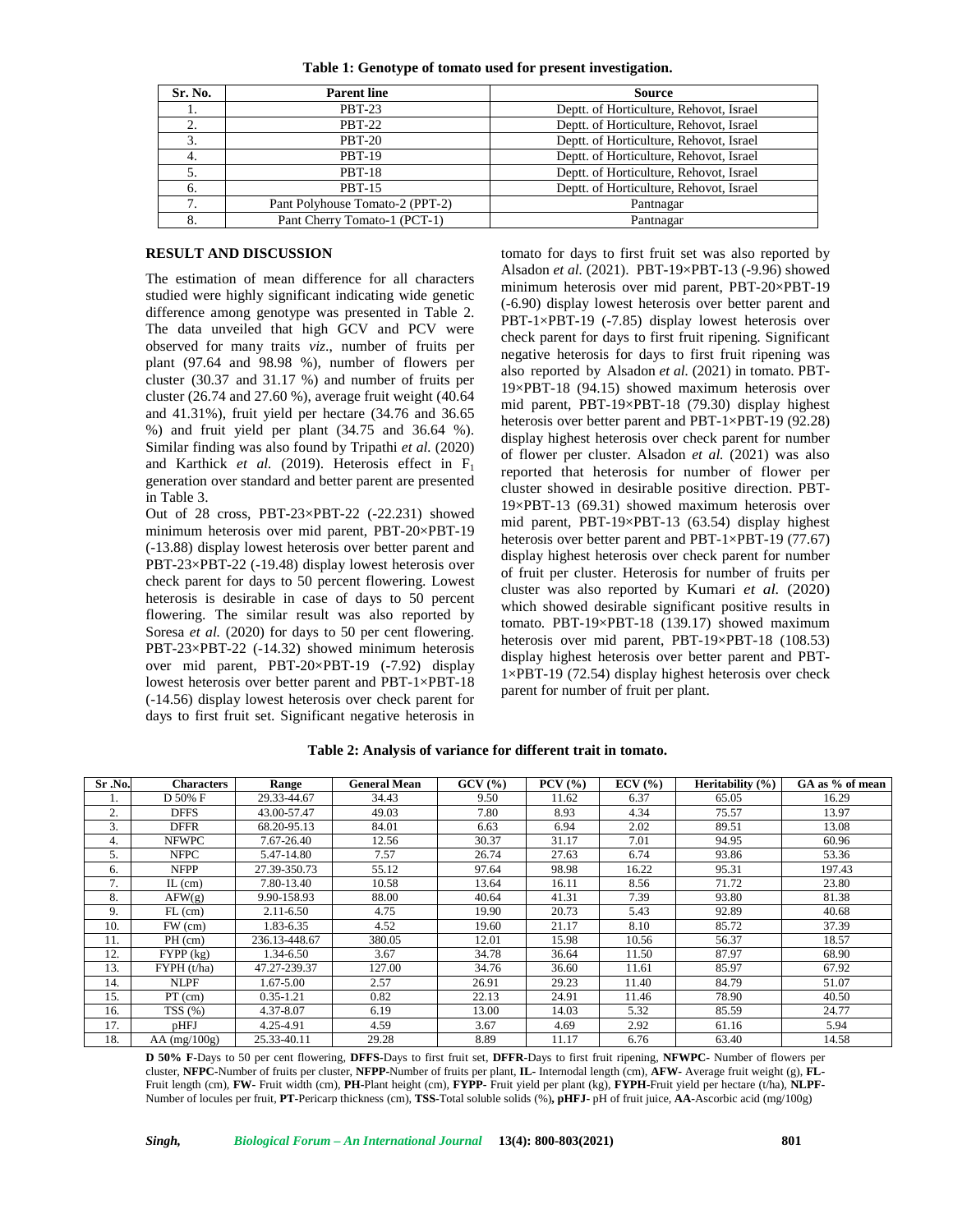| <b>Relative Heterosis</b><br>cross based on<br><b>Heterobeltosis</b><br><b>Standard</b><br>cross based on<br>cross based on<br><b>Standard</b><br><b>Heterosis</b><br><b>Relative Heterosis</b><br><b>Heterobeltosis</b><br><b>Heterosis</b><br>-13.88 to 19.98<br>$-19.48$ to 15.92<br>PBT-9 x PBT-5<br>D 50% F<br>$-22.23$ to $11.74$<br>PBT-23 x PBT-22<br>PCT-1 x PBT-18<br>1.<br>PBT-19 x PBT-23<br>PBT-5 x PBT-18<br>PBT-20 x PBT-15<br>PBT-19 x PBT-18<br>PBT-23 x PBT-22<br>PBT-23 x PBT-22<br><b>DFFS</b><br>-14.32 to 12.98<br>-7.92 to 20.81<br>-14.56 to 14.18<br>PBT-23 x PBT-22<br>PCT-1 x PBT-18<br>2.<br>PBT-19 x PBT-23<br>PCT-1 x PBT-19<br>PCT-1 x PBT-18<br>PBT-20 x PBT-15<br><b>DFFR</b><br>-9.96 to 14.72<br>-7.85 to 12.77<br>PBT-20 x PBT-19<br>3.<br>$-6.90$ to 26.39<br>PBT-15 x PBT-23<br>PCT-1 x PBT-19<br>PBT-20 x PBT-15<br>PBT-20 x PBT-19<br>PBT-20 x PBT-19<br>PBT-19 x PBT-23<br>PBT-20 x PBT-15<br><b>NFWPC</b><br>PCT-1 x PBT-19<br>4.<br>$-21.21$ to 94.15<br>-41.50 to 79.30<br>-34.96 to 92.28<br>PBT-19 x PBT-18<br>PBT-19 x PBT-18<br>PBT-20 x PBT-18<br>PBT-19 x PBT-18<br>PBT-20 x PBT-18<br>PBT-23 x PBT-18<br>PBT-23 x PBT-18<br>PCT-1 x PBT-23<br>-31.44 to 69.31<br>-44.60 to 65.54<br>PBT-15 x PBT-23<br>PCT-1 x PBT-19<br>5.<br><b>NFPC</b><br>-31.21 to 77.67<br>PBT-15 x PBT-23<br>PBT-19 x PBT-18<br>PBT-20 x PBT-18<br>PCT-1 x PPT-2<br>PCT-1 x PBT-19<br>PCT-23 x PBT-18<br>PCT-19 x PBT-18<br><b>NFPP</b><br>-79.4 to 139.17<br>$-88.34$ to $108.53$<br>-41.58 to 72.54<br>PBT-19 x PBT-18<br>PBT-19 x PBT-18<br>PCT-1 x PBT-19<br>6.<br>PBT-20 x PBT-18<br>PBT-20 x PBT-18<br>PBT-19 x PBT-18<br>PBT-15 x PBT-23<br>PBT-15 x PBT-18<br>PCT-1 x PPT-2<br>-34.45 to 21.43<br>-29.09 to 44.54<br>-24.05 to 30.47<br>PBT-20 x PBT-18<br>7.<br>$IL$ (cm)<br>PBT-20 x PBT-18<br>PBT-20 x PBT-18<br>PBT-20 x PBT-15<br>PBT-20 x PBT-15<br>PBT-20 x PBT-19<br>PBT-20 x PBT-23<br>AFW(g)<br>-60.55 to 118.97<br>-71.04 to 109.68<br>-62.07 to 107.70<br><b>PBT-23 x PBT-22</b><br>PBT-23 x PBT-22<br>PBT-23 x PBT-22<br>8.<br>PBT-19 x PBT-23<br>PPT-2 x PBT-23<br>PBT-20 x PBT-19<br>PCT-1 x PBT-18<br>PPT-2 x PBT-18<br>PPT-2 x PBT-20<br>-41.52 to 13.59<br>9.<br>$FL$ (cm)<br>-34.02 to 19.09<br>-41.95 to 12.75<br>PBT-23 x PBT-22<br>PBT-23 x PBT-22<br>PPT-2 x PBT-20<br>PCT-1 x PBT-18<br>PPT-2 x PBT-20<br>PBT-23 x PBT-22<br>PBT-20 x PBT-19<br>10.<br>FW (cm)<br>-31.15 to 37.01<br>-40.00 to 24.31<br>-35.71 to 25.99<br>PCT-1 x PBT-18<br>PBT-23 x PBT-18<br>PBT-23 x PBT-22<br>PBT-23 x PBT-18<br>PBT-20 x PBT-19<br>PBT-20 x PBT-19<br>PBT-13 x PBT-22<br>$PH$ (cm)<br>PBT-23 x PBT-18<br>11.<br>-35.14 to 42.95<br>-42.64 to 27.48<br>-41.43 to 11.27<br>PBT-23 x PBT-22<br>PCT-1 x PBT-18<br>PBT-19 x PBT-22<br><b>PBT-20 x PBT-18</b><br>12.<br>FYPP (kg)<br>-41.63 to 178.82<br>45.01 to 99.67<br>-49.75 to 68.22<br>PBT-15 x PBT-23<br>PBT-15 x PBT-23<br>PCT-1 x PBT-19<br>PBT-23 x PBT-22<br>$PCT-1 \times PBT-19$<br>PBT-15 x PBT-23<br>PBT-23 x PBT-18<br>PBT-19 x PBT-18<br>PBT-20 x PBT-18<br><b>FYPH</b><br>-43.04 to 178.82<br>-45.02 to 99.89<br>-49.84 to 68.12<br>PCT-1 x PBT-19<br>13.<br>PBT-15 x PBT-23<br>PBT-15 x PBT-23<br>(t/ha)<br>PBT-23 x PBT-22<br>PCT-1 x PBT-19<br>PBT-15 x PBT-23<br>PBT-23 x PBT-18<br>PBT-19 x PBT-18<br>PBT-20 x PBT-18<br>$-24.95$ to $100.00$<br><b>NLPF</b><br>-33.33 to 66.66<br>$-16.50$ to $150.00$<br>PBT-15 x PBT-22<br>14.<br>PBT-15 x PBT-22<br>PBT-15 x PBT-22<br>PBT-20 x PBT-19<br>PBT-20 x PBT-22<br>PBT-15 x PBT-23<br>PPT-2 x PBT-22<br>PPT-2 x PBT-22<br>PBT-20 x PBT-19<br>$PT$ (cm)<br>-35.26 to 80.76<br>-38.55 to 52.70<br>-26.08 to 75.36<br>PCT-1 x PPT-2<br>PPT-2 x PBT-18<br>PBT-20 x PBT-15<br>15.<br>PCT-1 x PBT-19<br>PBT-15 x PBT-18<br>PBT-20 x PBT-15<br>PPT-2 x PBT-18<br>PBT-15 x PBT-18<br>PPT-29 x PBT-18<br>TSS(%)<br>$-25.14$ to $9.24$<br>-37.67 to 4.25<br>$-37.30$ to 6.60<br>PBT-20 x PBT-15<br>16.<br>$\mathcal{L}$<br>$\blacksquare$<br>PCT-1 x PBT-20<br>pHFJ<br>$-12.28$ to $1.82$<br>$-11.08$ to 4.50<br>$-8.40$ to $5.17$<br>PBT-15 x PBT-23<br>PBT-15 x PBT-23<br>PBT-15 x PBT-23<br>17.<br>$PCT-1$ x $PBT-15$<br>PCT-1 x PBT-15<br>PCT-1 x PPT-2<br>PBT-15 x PBT-18<br>PCT-1 x PPT-2<br>PCT-1 x PBT-15<br>-15.05 to 18.67<br>-28.82 to 15.70<br>$-12.23$ to $11.30$<br>PBT-15 x PBT-23<br>PBT-20 x PBT-19<br>18.<br>AA<br>(mg/100g)<br>PPT-2 x PBT-18<br>PBT-15 x PBT-23<br>PBT-20 x PBT-19 | Sr. No. | Character | <b>Range of heterosis</b> |  |  |                |                | Three superior |
|--------------------------------------------------------------------------------------------------------------------------------------------------------------------------------------------------------------------------------------------------------------------------------------------------------------------------------------------------------------------------------------------------------------------------------------------------------------------------------------------------------------------------------------------------------------------------------------------------------------------------------------------------------------------------------------------------------------------------------------------------------------------------------------------------------------------------------------------------------------------------------------------------------------------------------------------------------------------------------------------------------------------------------------------------------------------------------------------------------------------------------------------------------------------------------------------------------------------------------------------------------------------------------------------------------------------------------------------------------------------------------------------------------------------------------------------------------------------------------------------------------------------------------------------------------------------------------------------------------------------------------------------------------------------------------------------------------------------------------------------------------------------------------------------------------------------------------------------------------------------------------------------------------------------------------------------------------------------------------------------------------------------------------------------------------------------------------------------------------------------------------------------------------------------------------------------------------------------------------------------------------------------------------------------------------------------------------------------------------------------------------------------------------------------------------------------------------------------------------------------------------------------------------------------------------------------------------------------------------------------------------------------------------------------------------------------------------------------------------------------------------------------------------------------------------------------------------------------------------------------------------------------------------------------------------------------------------------------------------------------------------------------------------------------------------------------------------------------------------------------------------------------------------------------------------------------------------------------------------------------------------------------------------------------------------------------------------------------------------------------------------------------------------------------------------------------------------------------------------------------------------------------------------------------------------------------------------------------------------------------------------------------------------------------------------------------------------------------------------------------------------------------------------------------------------------------------------------------------------------------------------------------------------------------------------------------------------------------------------------------------------------------------------------------------------------------------------------------------------------------------------------------------------------------------------------------------------------------------------------------------------------------------------------------------------------------------------------------------------------------------------------------------------------------------------------------------------------|---------|-----------|---------------------------|--|--|----------------|----------------|----------------|
|                                                                                                                                                                                                                                                                                                                                                                                                                                                                                                                                                                                                                                                                                                                                                                                                                                                                                                                                                                                                                                                                                                                                                                                                                                                                                                                                                                                                                                                                                                                                                                                                                                                                                                                                                                                                                                                                                                                                                                                                                                                                                                                                                                                                                                                                                                                                                                                                                                                                                                                                                                                                                                                                                                                                                                                                                                                                                                                                                                                                                                                                                                                                                                                                                                                                                                                                                                                                                                                                                                                                                                                                                                                                                                                                                                                                                                                                                                                                                                                                                                                                                                                                                                                                                                                                                                                                                                                                                                                              |         |           |                           |  |  | Three superior | Three superior |                |
|                                                                                                                                                                                                                                                                                                                                                                                                                                                                                                                                                                                                                                                                                                                                                                                                                                                                                                                                                                                                                                                                                                                                                                                                                                                                                                                                                                                                                                                                                                                                                                                                                                                                                                                                                                                                                                                                                                                                                                                                                                                                                                                                                                                                                                                                                                                                                                                                                                                                                                                                                                                                                                                                                                                                                                                                                                                                                                                                                                                                                                                                                                                                                                                                                                                                                                                                                                                                                                                                                                                                                                                                                                                                                                                                                                                                                                                                                                                                                                                                                                                                                                                                                                                                                                                                                                                                                                                                                                                              |         |           |                           |  |  |                |                |                |
|                                                                                                                                                                                                                                                                                                                                                                                                                                                                                                                                                                                                                                                                                                                                                                                                                                                                                                                                                                                                                                                                                                                                                                                                                                                                                                                                                                                                                                                                                                                                                                                                                                                                                                                                                                                                                                                                                                                                                                                                                                                                                                                                                                                                                                                                                                                                                                                                                                                                                                                                                                                                                                                                                                                                                                                                                                                                                                                                                                                                                                                                                                                                                                                                                                                                                                                                                                                                                                                                                                                                                                                                                                                                                                                                                                                                                                                                                                                                                                                                                                                                                                                                                                                                                                                                                                                                                                                                                                                              |         |           |                           |  |  |                |                |                |
|                                                                                                                                                                                                                                                                                                                                                                                                                                                                                                                                                                                                                                                                                                                                                                                                                                                                                                                                                                                                                                                                                                                                                                                                                                                                                                                                                                                                                                                                                                                                                                                                                                                                                                                                                                                                                                                                                                                                                                                                                                                                                                                                                                                                                                                                                                                                                                                                                                                                                                                                                                                                                                                                                                                                                                                                                                                                                                                                                                                                                                                                                                                                                                                                                                                                                                                                                                                                                                                                                                                                                                                                                                                                                                                                                                                                                                                                                                                                                                                                                                                                                                                                                                                                                                                                                                                                                                                                                                                              |         |           |                           |  |  |                |                |                |
|                                                                                                                                                                                                                                                                                                                                                                                                                                                                                                                                                                                                                                                                                                                                                                                                                                                                                                                                                                                                                                                                                                                                                                                                                                                                                                                                                                                                                                                                                                                                                                                                                                                                                                                                                                                                                                                                                                                                                                                                                                                                                                                                                                                                                                                                                                                                                                                                                                                                                                                                                                                                                                                                                                                                                                                                                                                                                                                                                                                                                                                                                                                                                                                                                                                                                                                                                                                                                                                                                                                                                                                                                                                                                                                                                                                                                                                                                                                                                                                                                                                                                                                                                                                                                                                                                                                                                                                                                                                              |         |           |                           |  |  |                |                |                |
|                                                                                                                                                                                                                                                                                                                                                                                                                                                                                                                                                                                                                                                                                                                                                                                                                                                                                                                                                                                                                                                                                                                                                                                                                                                                                                                                                                                                                                                                                                                                                                                                                                                                                                                                                                                                                                                                                                                                                                                                                                                                                                                                                                                                                                                                                                                                                                                                                                                                                                                                                                                                                                                                                                                                                                                                                                                                                                                                                                                                                                                                                                                                                                                                                                                                                                                                                                                                                                                                                                                                                                                                                                                                                                                                                                                                                                                                                                                                                                                                                                                                                                                                                                                                                                                                                                                                                                                                                                                              |         |           |                           |  |  |                |                |                |
|                                                                                                                                                                                                                                                                                                                                                                                                                                                                                                                                                                                                                                                                                                                                                                                                                                                                                                                                                                                                                                                                                                                                                                                                                                                                                                                                                                                                                                                                                                                                                                                                                                                                                                                                                                                                                                                                                                                                                                                                                                                                                                                                                                                                                                                                                                                                                                                                                                                                                                                                                                                                                                                                                                                                                                                                                                                                                                                                                                                                                                                                                                                                                                                                                                                                                                                                                                                                                                                                                                                                                                                                                                                                                                                                                                                                                                                                                                                                                                                                                                                                                                                                                                                                                                                                                                                                                                                                                                                              |         |           |                           |  |  |                |                |                |
|                                                                                                                                                                                                                                                                                                                                                                                                                                                                                                                                                                                                                                                                                                                                                                                                                                                                                                                                                                                                                                                                                                                                                                                                                                                                                                                                                                                                                                                                                                                                                                                                                                                                                                                                                                                                                                                                                                                                                                                                                                                                                                                                                                                                                                                                                                                                                                                                                                                                                                                                                                                                                                                                                                                                                                                                                                                                                                                                                                                                                                                                                                                                                                                                                                                                                                                                                                                                                                                                                                                                                                                                                                                                                                                                                                                                                                                                                                                                                                                                                                                                                                                                                                                                                                                                                                                                                                                                                                                              |         |           |                           |  |  |                |                |                |
|                                                                                                                                                                                                                                                                                                                                                                                                                                                                                                                                                                                                                                                                                                                                                                                                                                                                                                                                                                                                                                                                                                                                                                                                                                                                                                                                                                                                                                                                                                                                                                                                                                                                                                                                                                                                                                                                                                                                                                                                                                                                                                                                                                                                                                                                                                                                                                                                                                                                                                                                                                                                                                                                                                                                                                                                                                                                                                                                                                                                                                                                                                                                                                                                                                                                                                                                                                                                                                                                                                                                                                                                                                                                                                                                                                                                                                                                                                                                                                                                                                                                                                                                                                                                                                                                                                                                                                                                                                                              |         |           |                           |  |  |                |                |                |
|                                                                                                                                                                                                                                                                                                                                                                                                                                                                                                                                                                                                                                                                                                                                                                                                                                                                                                                                                                                                                                                                                                                                                                                                                                                                                                                                                                                                                                                                                                                                                                                                                                                                                                                                                                                                                                                                                                                                                                                                                                                                                                                                                                                                                                                                                                                                                                                                                                                                                                                                                                                                                                                                                                                                                                                                                                                                                                                                                                                                                                                                                                                                                                                                                                                                                                                                                                                                                                                                                                                                                                                                                                                                                                                                                                                                                                                                                                                                                                                                                                                                                                                                                                                                                                                                                                                                                                                                                                                              |         |           |                           |  |  |                |                |                |
|                                                                                                                                                                                                                                                                                                                                                                                                                                                                                                                                                                                                                                                                                                                                                                                                                                                                                                                                                                                                                                                                                                                                                                                                                                                                                                                                                                                                                                                                                                                                                                                                                                                                                                                                                                                                                                                                                                                                                                                                                                                                                                                                                                                                                                                                                                                                                                                                                                                                                                                                                                                                                                                                                                                                                                                                                                                                                                                                                                                                                                                                                                                                                                                                                                                                                                                                                                                                                                                                                                                                                                                                                                                                                                                                                                                                                                                                                                                                                                                                                                                                                                                                                                                                                                                                                                                                                                                                                                                              |         |           |                           |  |  |                |                |                |
|                                                                                                                                                                                                                                                                                                                                                                                                                                                                                                                                                                                                                                                                                                                                                                                                                                                                                                                                                                                                                                                                                                                                                                                                                                                                                                                                                                                                                                                                                                                                                                                                                                                                                                                                                                                                                                                                                                                                                                                                                                                                                                                                                                                                                                                                                                                                                                                                                                                                                                                                                                                                                                                                                                                                                                                                                                                                                                                                                                                                                                                                                                                                                                                                                                                                                                                                                                                                                                                                                                                                                                                                                                                                                                                                                                                                                                                                                                                                                                                                                                                                                                                                                                                                                                                                                                                                                                                                                                                              |         |           |                           |  |  |                |                |                |
|                                                                                                                                                                                                                                                                                                                                                                                                                                                                                                                                                                                                                                                                                                                                                                                                                                                                                                                                                                                                                                                                                                                                                                                                                                                                                                                                                                                                                                                                                                                                                                                                                                                                                                                                                                                                                                                                                                                                                                                                                                                                                                                                                                                                                                                                                                                                                                                                                                                                                                                                                                                                                                                                                                                                                                                                                                                                                                                                                                                                                                                                                                                                                                                                                                                                                                                                                                                                                                                                                                                                                                                                                                                                                                                                                                                                                                                                                                                                                                                                                                                                                                                                                                                                                                                                                                                                                                                                                                                              |         |           |                           |  |  |                |                |                |
|                                                                                                                                                                                                                                                                                                                                                                                                                                                                                                                                                                                                                                                                                                                                                                                                                                                                                                                                                                                                                                                                                                                                                                                                                                                                                                                                                                                                                                                                                                                                                                                                                                                                                                                                                                                                                                                                                                                                                                                                                                                                                                                                                                                                                                                                                                                                                                                                                                                                                                                                                                                                                                                                                                                                                                                                                                                                                                                                                                                                                                                                                                                                                                                                                                                                                                                                                                                                                                                                                                                                                                                                                                                                                                                                                                                                                                                                                                                                                                                                                                                                                                                                                                                                                                                                                                                                                                                                                                                              |         |           |                           |  |  |                |                |                |
|                                                                                                                                                                                                                                                                                                                                                                                                                                                                                                                                                                                                                                                                                                                                                                                                                                                                                                                                                                                                                                                                                                                                                                                                                                                                                                                                                                                                                                                                                                                                                                                                                                                                                                                                                                                                                                                                                                                                                                                                                                                                                                                                                                                                                                                                                                                                                                                                                                                                                                                                                                                                                                                                                                                                                                                                                                                                                                                                                                                                                                                                                                                                                                                                                                                                                                                                                                                                                                                                                                                                                                                                                                                                                                                                                                                                                                                                                                                                                                                                                                                                                                                                                                                                                                                                                                                                                                                                                                                              |         |           |                           |  |  |                |                |                |
|                                                                                                                                                                                                                                                                                                                                                                                                                                                                                                                                                                                                                                                                                                                                                                                                                                                                                                                                                                                                                                                                                                                                                                                                                                                                                                                                                                                                                                                                                                                                                                                                                                                                                                                                                                                                                                                                                                                                                                                                                                                                                                                                                                                                                                                                                                                                                                                                                                                                                                                                                                                                                                                                                                                                                                                                                                                                                                                                                                                                                                                                                                                                                                                                                                                                                                                                                                                                                                                                                                                                                                                                                                                                                                                                                                                                                                                                                                                                                                                                                                                                                                                                                                                                                                                                                                                                                                                                                                                              |         |           |                           |  |  |                |                |                |
|                                                                                                                                                                                                                                                                                                                                                                                                                                                                                                                                                                                                                                                                                                                                                                                                                                                                                                                                                                                                                                                                                                                                                                                                                                                                                                                                                                                                                                                                                                                                                                                                                                                                                                                                                                                                                                                                                                                                                                                                                                                                                                                                                                                                                                                                                                                                                                                                                                                                                                                                                                                                                                                                                                                                                                                                                                                                                                                                                                                                                                                                                                                                                                                                                                                                                                                                                                                                                                                                                                                                                                                                                                                                                                                                                                                                                                                                                                                                                                                                                                                                                                                                                                                                                                                                                                                                                                                                                                                              |         |           |                           |  |  |                |                |                |
|                                                                                                                                                                                                                                                                                                                                                                                                                                                                                                                                                                                                                                                                                                                                                                                                                                                                                                                                                                                                                                                                                                                                                                                                                                                                                                                                                                                                                                                                                                                                                                                                                                                                                                                                                                                                                                                                                                                                                                                                                                                                                                                                                                                                                                                                                                                                                                                                                                                                                                                                                                                                                                                                                                                                                                                                                                                                                                                                                                                                                                                                                                                                                                                                                                                                                                                                                                                                                                                                                                                                                                                                                                                                                                                                                                                                                                                                                                                                                                                                                                                                                                                                                                                                                                                                                                                                                                                                                                                              |         |           |                           |  |  |                |                |                |
|                                                                                                                                                                                                                                                                                                                                                                                                                                                                                                                                                                                                                                                                                                                                                                                                                                                                                                                                                                                                                                                                                                                                                                                                                                                                                                                                                                                                                                                                                                                                                                                                                                                                                                                                                                                                                                                                                                                                                                                                                                                                                                                                                                                                                                                                                                                                                                                                                                                                                                                                                                                                                                                                                                                                                                                                                                                                                                                                                                                                                                                                                                                                                                                                                                                                                                                                                                                                                                                                                                                                                                                                                                                                                                                                                                                                                                                                                                                                                                                                                                                                                                                                                                                                                                                                                                                                                                                                                                                              |         |           |                           |  |  |                |                |                |
|                                                                                                                                                                                                                                                                                                                                                                                                                                                                                                                                                                                                                                                                                                                                                                                                                                                                                                                                                                                                                                                                                                                                                                                                                                                                                                                                                                                                                                                                                                                                                                                                                                                                                                                                                                                                                                                                                                                                                                                                                                                                                                                                                                                                                                                                                                                                                                                                                                                                                                                                                                                                                                                                                                                                                                                                                                                                                                                                                                                                                                                                                                                                                                                                                                                                                                                                                                                                                                                                                                                                                                                                                                                                                                                                                                                                                                                                                                                                                                                                                                                                                                                                                                                                                                                                                                                                                                                                                                                              |         |           |                           |  |  |                |                |                |
|                                                                                                                                                                                                                                                                                                                                                                                                                                                                                                                                                                                                                                                                                                                                                                                                                                                                                                                                                                                                                                                                                                                                                                                                                                                                                                                                                                                                                                                                                                                                                                                                                                                                                                                                                                                                                                                                                                                                                                                                                                                                                                                                                                                                                                                                                                                                                                                                                                                                                                                                                                                                                                                                                                                                                                                                                                                                                                                                                                                                                                                                                                                                                                                                                                                                                                                                                                                                                                                                                                                                                                                                                                                                                                                                                                                                                                                                                                                                                                                                                                                                                                                                                                                                                                                                                                                                                                                                                                                              |         |           |                           |  |  |                |                |                |
|                                                                                                                                                                                                                                                                                                                                                                                                                                                                                                                                                                                                                                                                                                                                                                                                                                                                                                                                                                                                                                                                                                                                                                                                                                                                                                                                                                                                                                                                                                                                                                                                                                                                                                                                                                                                                                                                                                                                                                                                                                                                                                                                                                                                                                                                                                                                                                                                                                                                                                                                                                                                                                                                                                                                                                                                                                                                                                                                                                                                                                                                                                                                                                                                                                                                                                                                                                                                                                                                                                                                                                                                                                                                                                                                                                                                                                                                                                                                                                                                                                                                                                                                                                                                                                                                                                                                                                                                                                                              |         |           |                           |  |  |                |                |                |
|                                                                                                                                                                                                                                                                                                                                                                                                                                                                                                                                                                                                                                                                                                                                                                                                                                                                                                                                                                                                                                                                                                                                                                                                                                                                                                                                                                                                                                                                                                                                                                                                                                                                                                                                                                                                                                                                                                                                                                                                                                                                                                                                                                                                                                                                                                                                                                                                                                                                                                                                                                                                                                                                                                                                                                                                                                                                                                                                                                                                                                                                                                                                                                                                                                                                                                                                                                                                                                                                                                                                                                                                                                                                                                                                                                                                                                                                                                                                                                                                                                                                                                                                                                                                                                                                                                                                                                                                                                                              |         |           |                           |  |  |                |                |                |
|                                                                                                                                                                                                                                                                                                                                                                                                                                                                                                                                                                                                                                                                                                                                                                                                                                                                                                                                                                                                                                                                                                                                                                                                                                                                                                                                                                                                                                                                                                                                                                                                                                                                                                                                                                                                                                                                                                                                                                                                                                                                                                                                                                                                                                                                                                                                                                                                                                                                                                                                                                                                                                                                                                                                                                                                                                                                                                                                                                                                                                                                                                                                                                                                                                                                                                                                                                                                                                                                                                                                                                                                                                                                                                                                                                                                                                                                                                                                                                                                                                                                                                                                                                                                                                                                                                                                                                                                                                                              |         |           |                           |  |  |                |                |                |
|                                                                                                                                                                                                                                                                                                                                                                                                                                                                                                                                                                                                                                                                                                                                                                                                                                                                                                                                                                                                                                                                                                                                                                                                                                                                                                                                                                                                                                                                                                                                                                                                                                                                                                                                                                                                                                                                                                                                                                                                                                                                                                                                                                                                                                                                                                                                                                                                                                                                                                                                                                                                                                                                                                                                                                                                                                                                                                                                                                                                                                                                                                                                                                                                                                                                                                                                                                                                                                                                                                                                                                                                                                                                                                                                                                                                                                                                                                                                                                                                                                                                                                                                                                                                                                                                                                                                                                                                                                                              |         |           |                           |  |  |                |                |                |
|                                                                                                                                                                                                                                                                                                                                                                                                                                                                                                                                                                                                                                                                                                                                                                                                                                                                                                                                                                                                                                                                                                                                                                                                                                                                                                                                                                                                                                                                                                                                                                                                                                                                                                                                                                                                                                                                                                                                                                                                                                                                                                                                                                                                                                                                                                                                                                                                                                                                                                                                                                                                                                                                                                                                                                                                                                                                                                                                                                                                                                                                                                                                                                                                                                                                                                                                                                                                                                                                                                                                                                                                                                                                                                                                                                                                                                                                                                                                                                                                                                                                                                                                                                                                                                                                                                                                                                                                                                                              |         |           |                           |  |  |                |                |                |
|                                                                                                                                                                                                                                                                                                                                                                                                                                                                                                                                                                                                                                                                                                                                                                                                                                                                                                                                                                                                                                                                                                                                                                                                                                                                                                                                                                                                                                                                                                                                                                                                                                                                                                                                                                                                                                                                                                                                                                                                                                                                                                                                                                                                                                                                                                                                                                                                                                                                                                                                                                                                                                                                                                                                                                                                                                                                                                                                                                                                                                                                                                                                                                                                                                                                                                                                                                                                                                                                                                                                                                                                                                                                                                                                                                                                                                                                                                                                                                                                                                                                                                                                                                                                                                                                                                                                                                                                                                                              |         |           |                           |  |  |                |                |                |
|                                                                                                                                                                                                                                                                                                                                                                                                                                                                                                                                                                                                                                                                                                                                                                                                                                                                                                                                                                                                                                                                                                                                                                                                                                                                                                                                                                                                                                                                                                                                                                                                                                                                                                                                                                                                                                                                                                                                                                                                                                                                                                                                                                                                                                                                                                                                                                                                                                                                                                                                                                                                                                                                                                                                                                                                                                                                                                                                                                                                                                                                                                                                                                                                                                                                                                                                                                                                                                                                                                                                                                                                                                                                                                                                                                                                                                                                                                                                                                                                                                                                                                                                                                                                                                                                                                                                                                                                                                                              |         |           |                           |  |  |                |                |                |
|                                                                                                                                                                                                                                                                                                                                                                                                                                                                                                                                                                                                                                                                                                                                                                                                                                                                                                                                                                                                                                                                                                                                                                                                                                                                                                                                                                                                                                                                                                                                                                                                                                                                                                                                                                                                                                                                                                                                                                                                                                                                                                                                                                                                                                                                                                                                                                                                                                                                                                                                                                                                                                                                                                                                                                                                                                                                                                                                                                                                                                                                                                                                                                                                                                                                                                                                                                                                                                                                                                                                                                                                                                                                                                                                                                                                                                                                                                                                                                                                                                                                                                                                                                                                                                                                                                                                                                                                                                                              |         |           |                           |  |  |                |                |                |
|                                                                                                                                                                                                                                                                                                                                                                                                                                                                                                                                                                                                                                                                                                                                                                                                                                                                                                                                                                                                                                                                                                                                                                                                                                                                                                                                                                                                                                                                                                                                                                                                                                                                                                                                                                                                                                                                                                                                                                                                                                                                                                                                                                                                                                                                                                                                                                                                                                                                                                                                                                                                                                                                                                                                                                                                                                                                                                                                                                                                                                                                                                                                                                                                                                                                                                                                                                                                                                                                                                                                                                                                                                                                                                                                                                                                                                                                                                                                                                                                                                                                                                                                                                                                                                                                                                                                                                                                                                                              |         |           |                           |  |  |                |                |                |
|                                                                                                                                                                                                                                                                                                                                                                                                                                                                                                                                                                                                                                                                                                                                                                                                                                                                                                                                                                                                                                                                                                                                                                                                                                                                                                                                                                                                                                                                                                                                                                                                                                                                                                                                                                                                                                                                                                                                                                                                                                                                                                                                                                                                                                                                                                                                                                                                                                                                                                                                                                                                                                                                                                                                                                                                                                                                                                                                                                                                                                                                                                                                                                                                                                                                                                                                                                                                                                                                                                                                                                                                                                                                                                                                                                                                                                                                                                                                                                                                                                                                                                                                                                                                                                                                                                                                                                                                                                                              |         |           |                           |  |  |                |                |                |
|                                                                                                                                                                                                                                                                                                                                                                                                                                                                                                                                                                                                                                                                                                                                                                                                                                                                                                                                                                                                                                                                                                                                                                                                                                                                                                                                                                                                                                                                                                                                                                                                                                                                                                                                                                                                                                                                                                                                                                                                                                                                                                                                                                                                                                                                                                                                                                                                                                                                                                                                                                                                                                                                                                                                                                                                                                                                                                                                                                                                                                                                                                                                                                                                                                                                                                                                                                                                                                                                                                                                                                                                                                                                                                                                                                                                                                                                                                                                                                                                                                                                                                                                                                                                                                                                                                                                                                                                                                                              |         |           |                           |  |  |                |                |                |
|                                                                                                                                                                                                                                                                                                                                                                                                                                                                                                                                                                                                                                                                                                                                                                                                                                                                                                                                                                                                                                                                                                                                                                                                                                                                                                                                                                                                                                                                                                                                                                                                                                                                                                                                                                                                                                                                                                                                                                                                                                                                                                                                                                                                                                                                                                                                                                                                                                                                                                                                                                                                                                                                                                                                                                                                                                                                                                                                                                                                                                                                                                                                                                                                                                                                                                                                                                                                                                                                                                                                                                                                                                                                                                                                                                                                                                                                                                                                                                                                                                                                                                                                                                                                                                                                                                                                                                                                                                                              |         |           |                           |  |  |                |                |                |
|                                                                                                                                                                                                                                                                                                                                                                                                                                                                                                                                                                                                                                                                                                                                                                                                                                                                                                                                                                                                                                                                                                                                                                                                                                                                                                                                                                                                                                                                                                                                                                                                                                                                                                                                                                                                                                                                                                                                                                                                                                                                                                                                                                                                                                                                                                                                                                                                                                                                                                                                                                                                                                                                                                                                                                                                                                                                                                                                                                                                                                                                                                                                                                                                                                                                                                                                                                                                                                                                                                                                                                                                                                                                                                                                                                                                                                                                                                                                                                                                                                                                                                                                                                                                                                                                                                                                                                                                                                                              |         |           |                           |  |  |                |                |                |
|                                                                                                                                                                                                                                                                                                                                                                                                                                                                                                                                                                                                                                                                                                                                                                                                                                                                                                                                                                                                                                                                                                                                                                                                                                                                                                                                                                                                                                                                                                                                                                                                                                                                                                                                                                                                                                                                                                                                                                                                                                                                                                                                                                                                                                                                                                                                                                                                                                                                                                                                                                                                                                                                                                                                                                                                                                                                                                                                                                                                                                                                                                                                                                                                                                                                                                                                                                                                                                                                                                                                                                                                                                                                                                                                                                                                                                                                                                                                                                                                                                                                                                                                                                                                                                                                                                                                                                                                                                                              |         |           |                           |  |  |                |                |                |
|                                                                                                                                                                                                                                                                                                                                                                                                                                                                                                                                                                                                                                                                                                                                                                                                                                                                                                                                                                                                                                                                                                                                                                                                                                                                                                                                                                                                                                                                                                                                                                                                                                                                                                                                                                                                                                                                                                                                                                                                                                                                                                                                                                                                                                                                                                                                                                                                                                                                                                                                                                                                                                                                                                                                                                                                                                                                                                                                                                                                                                                                                                                                                                                                                                                                                                                                                                                                                                                                                                                                                                                                                                                                                                                                                                                                                                                                                                                                                                                                                                                                                                                                                                                                                                                                                                                                                                                                                                                              |         |           |                           |  |  |                |                |                |
|                                                                                                                                                                                                                                                                                                                                                                                                                                                                                                                                                                                                                                                                                                                                                                                                                                                                                                                                                                                                                                                                                                                                                                                                                                                                                                                                                                                                                                                                                                                                                                                                                                                                                                                                                                                                                                                                                                                                                                                                                                                                                                                                                                                                                                                                                                                                                                                                                                                                                                                                                                                                                                                                                                                                                                                                                                                                                                                                                                                                                                                                                                                                                                                                                                                                                                                                                                                                                                                                                                                                                                                                                                                                                                                                                                                                                                                                                                                                                                                                                                                                                                                                                                                                                                                                                                                                                                                                                                                              |         |           |                           |  |  |                |                |                |
|                                                                                                                                                                                                                                                                                                                                                                                                                                                                                                                                                                                                                                                                                                                                                                                                                                                                                                                                                                                                                                                                                                                                                                                                                                                                                                                                                                                                                                                                                                                                                                                                                                                                                                                                                                                                                                                                                                                                                                                                                                                                                                                                                                                                                                                                                                                                                                                                                                                                                                                                                                                                                                                                                                                                                                                                                                                                                                                                                                                                                                                                                                                                                                                                                                                                                                                                                                                                                                                                                                                                                                                                                                                                                                                                                                                                                                                                                                                                                                                                                                                                                                                                                                                                                                                                                                                                                                                                                                                              |         |           |                           |  |  |                |                |                |
|                                                                                                                                                                                                                                                                                                                                                                                                                                                                                                                                                                                                                                                                                                                                                                                                                                                                                                                                                                                                                                                                                                                                                                                                                                                                                                                                                                                                                                                                                                                                                                                                                                                                                                                                                                                                                                                                                                                                                                                                                                                                                                                                                                                                                                                                                                                                                                                                                                                                                                                                                                                                                                                                                                                                                                                                                                                                                                                                                                                                                                                                                                                                                                                                                                                                                                                                                                                                                                                                                                                                                                                                                                                                                                                                                                                                                                                                                                                                                                                                                                                                                                                                                                                                                                                                                                                                                                                                                                                              |         |           |                           |  |  |                |                |                |
|                                                                                                                                                                                                                                                                                                                                                                                                                                                                                                                                                                                                                                                                                                                                                                                                                                                                                                                                                                                                                                                                                                                                                                                                                                                                                                                                                                                                                                                                                                                                                                                                                                                                                                                                                                                                                                                                                                                                                                                                                                                                                                                                                                                                                                                                                                                                                                                                                                                                                                                                                                                                                                                                                                                                                                                                                                                                                                                                                                                                                                                                                                                                                                                                                                                                                                                                                                                                                                                                                                                                                                                                                                                                                                                                                                                                                                                                                                                                                                                                                                                                                                                                                                                                                                                                                                                                                                                                                                                              |         |           |                           |  |  |                |                |                |
|                                                                                                                                                                                                                                                                                                                                                                                                                                                                                                                                                                                                                                                                                                                                                                                                                                                                                                                                                                                                                                                                                                                                                                                                                                                                                                                                                                                                                                                                                                                                                                                                                                                                                                                                                                                                                                                                                                                                                                                                                                                                                                                                                                                                                                                                                                                                                                                                                                                                                                                                                                                                                                                                                                                                                                                                                                                                                                                                                                                                                                                                                                                                                                                                                                                                                                                                                                                                                                                                                                                                                                                                                                                                                                                                                                                                                                                                                                                                                                                                                                                                                                                                                                                                                                                                                                                                                                                                                                                              |         |           |                           |  |  |                |                |                |
|                                                                                                                                                                                                                                                                                                                                                                                                                                                                                                                                                                                                                                                                                                                                                                                                                                                                                                                                                                                                                                                                                                                                                                                                                                                                                                                                                                                                                                                                                                                                                                                                                                                                                                                                                                                                                                                                                                                                                                                                                                                                                                                                                                                                                                                                                                                                                                                                                                                                                                                                                                                                                                                                                                                                                                                                                                                                                                                                                                                                                                                                                                                                                                                                                                                                                                                                                                                                                                                                                                                                                                                                                                                                                                                                                                                                                                                                                                                                                                                                                                                                                                                                                                                                                                                                                                                                                                                                                                                              |         |           |                           |  |  |                |                |                |
|                                                                                                                                                                                                                                                                                                                                                                                                                                                                                                                                                                                                                                                                                                                                                                                                                                                                                                                                                                                                                                                                                                                                                                                                                                                                                                                                                                                                                                                                                                                                                                                                                                                                                                                                                                                                                                                                                                                                                                                                                                                                                                                                                                                                                                                                                                                                                                                                                                                                                                                                                                                                                                                                                                                                                                                                                                                                                                                                                                                                                                                                                                                                                                                                                                                                                                                                                                                                                                                                                                                                                                                                                                                                                                                                                                                                                                                                                                                                                                                                                                                                                                                                                                                                                                                                                                                                                                                                                                                              |         |           |                           |  |  |                |                |                |
|                                                                                                                                                                                                                                                                                                                                                                                                                                                                                                                                                                                                                                                                                                                                                                                                                                                                                                                                                                                                                                                                                                                                                                                                                                                                                                                                                                                                                                                                                                                                                                                                                                                                                                                                                                                                                                                                                                                                                                                                                                                                                                                                                                                                                                                                                                                                                                                                                                                                                                                                                                                                                                                                                                                                                                                                                                                                                                                                                                                                                                                                                                                                                                                                                                                                                                                                                                                                                                                                                                                                                                                                                                                                                                                                                                                                                                                                                                                                                                                                                                                                                                                                                                                                                                                                                                                                                                                                                                                              |         |           |                           |  |  |                |                |                |
|                                                                                                                                                                                                                                                                                                                                                                                                                                                                                                                                                                                                                                                                                                                                                                                                                                                                                                                                                                                                                                                                                                                                                                                                                                                                                                                                                                                                                                                                                                                                                                                                                                                                                                                                                                                                                                                                                                                                                                                                                                                                                                                                                                                                                                                                                                                                                                                                                                                                                                                                                                                                                                                                                                                                                                                                                                                                                                                                                                                                                                                                                                                                                                                                                                                                                                                                                                                                                                                                                                                                                                                                                                                                                                                                                                                                                                                                                                                                                                                                                                                                                                                                                                                                                                                                                                                                                                                                                                                              |         |           |                           |  |  |                |                |                |
|                                                                                                                                                                                                                                                                                                                                                                                                                                                                                                                                                                                                                                                                                                                                                                                                                                                                                                                                                                                                                                                                                                                                                                                                                                                                                                                                                                                                                                                                                                                                                                                                                                                                                                                                                                                                                                                                                                                                                                                                                                                                                                                                                                                                                                                                                                                                                                                                                                                                                                                                                                                                                                                                                                                                                                                                                                                                                                                                                                                                                                                                                                                                                                                                                                                                                                                                                                                                                                                                                                                                                                                                                                                                                                                                                                                                                                                                                                                                                                                                                                                                                                                                                                                                                                                                                                                                                                                                                                                              |         |           |                           |  |  |                |                |                |
|                                                                                                                                                                                                                                                                                                                                                                                                                                                                                                                                                                                                                                                                                                                                                                                                                                                                                                                                                                                                                                                                                                                                                                                                                                                                                                                                                                                                                                                                                                                                                                                                                                                                                                                                                                                                                                                                                                                                                                                                                                                                                                                                                                                                                                                                                                                                                                                                                                                                                                                                                                                                                                                                                                                                                                                                                                                                                                                                                                                                                                                                                                                                                                                                                                                                                                                                                                                                                                                                                                                                                                                                                                                                                                                                                                                                                                                                                                                                                                                                                                                                                                                                                                                                                                                                                                                                                                                                                                                              |         |           |                           |  |  |                |                |                |
|                                                                                                                                                                                                                                                                                                                                                                                                                                                                                                                                                                                                                                                                                                                                                                                                                                                                                                                                                                                                                                                                                                                                                                                                                                                                                                                                                                                                                                                                                                                                                                                                                                                                                                                                                                                                                                                                                                                                                                                                                                                                                                                                                                                                                                                                                                                                                                                                                                                                                                                                                                                                                                                                                                                                                                                                                                                                                                                                                                                                                                                                                                                                                                                                                                                                                                                                                                                                                                                                                                                                                                                                                                                                                                                                                                                                                                                                                                                                                                                                                                                                                                                                                                                                                                                                                                                                                                                                                                                              |         |           |                           |  |  |                |                |                |
|                                                                                                                                                                                                                                                                                                                                                                                                                                                                                                                                                                                                                                                                                                                                                                                                                                                                                                                                                                                                                                                                                                                                                                                                                                                                                                                                                                                                                                                                                                                                                                                                                                                                                                                                                                                                                                                                                                                                                                                                                                                                                                                                                                                                                                                                                                                                                                                                                                                                                                                                                                                                                                                                                                                                                                                                                                                                                                                                                                                                                                                                                                                                                                                                                                                                                                                                                                                                                                                                                                                                                                                                                                                                                                                                                                                                                                                                                                                                                                                                                                                                                                                                                                                                                                                                                                                                                                                                                                                              |         |           |                           |  |  |                |                |                |
|                                                                                                                                                                                                                                                                                                                                                                                                                                                                                                                                                                                                                                                                                                                                                                                                                                                                                                                                                                                                                                                                                                                                                                                                                                                                                                                                                                                                                                                                                                                                                                                                                                                                                                                                                                                                                                                                                                                                                                                                                                                                                                                                                                                                                                                                                                                                                                                                                                                                                                                                                                                                                                                                                                                                                                                                                                                                                                                                                                                                                                                                                                                                                                                                                                                                                                                                                                                                                                                                                                                                                                                                                                                                                                                                                                                                                                                                                                                                                                                                                                                                                                                                                                                                                                                                                                                                                                                                                                                              |         |           |                           |  |  |                |                |                |
|                                                                                                                                                                                                                                                                                                                                                                                                                                                                                                                                                                                                                                                                                                                                                                                                                                                                                                                                                                                                                                                                                                                                                                                                                                                                                                                                                                                                                                                                                                                                                                                                                                                                                                                                                                                                                                                                                                                                                                                                                                                                                                                                                                                                                                                                                                                                                                                                                                                                                                                                                                                                                                                                                                                                                                                                                                                                                                                                                                                                                                                                                                                                                                                                                                                                                                                                                                                                                                                                                                                                                                                                                                                                                                                                                                                                                                                                                                                                                                                                                                                                                                                                                                                                                                                                                                                                                                                                                                                              |         |           |                           |  |  |                |                |                |
|                                                                                                                                                                                                                                                                                                                                                                                                                                                                                                                                                                                                                                                                                                                                                                                                                                                                                                                                                                                                                                                                                                                                                                                                                                                                                                                                                                                                                                                                                                                                                                                                                                                                                                                                                                                                                                                                                                                                                                                                                                                                                                                                                                                                                                                                                                                                                                                                                                                                                                                                                                                                                                                                                                                                                                                                                                                                                                                                                                                                                                                                                                                                                                                                                                                                                                                                                                                                                                                                                                                                                                                                                                                                                                                                                                                                                                                                                                                                                                                                                                                                                                                                                                                                                                                                                                                                                                                                                                                              |         |           |                           |  |  |                |                |                |
|                                                                                                                                                                                                                                                                                                                                                                                                                                                                                                                                                                                                                                                                                                                                                                                                                                                                                                                                                                                                                                                                                                                                                                                                                                                                                                                                                                                                                                                                                                                                                                                                                                                                                                                                                                                                                                                                                                                                                                                                                                                                                                                                                                                                                                                                                                                                                                                                                                                                                                                                                                                                                                                                                                                                                                                                                                                                                                                                                                                                                                                                                                                                                                                                                                                                                                                                                                                                                                                                                                                                                                                                                                                                                                                                                                                                                                                                                                                                                                                                                                                                                                                                                                                                                                                                                                                                                                                                                                                              |         |           |                           |  |  |                |                |                |
|                                                                                                                                                                                                                                                                                                                                                                                                                                                                                                                                                                                                                                                                                                                                                                                                                                                                                                                                                                                                                                                                                                                                                                                                                                                                                                                                                                                                                                                                                                                                                                                                                                                                                                                                                                                                                                                                                                                                                                                                                                                                                                                                                                                                                                                                                                                                                                                                                                                                                                                                                                                                                                                                                                                                                                                                                                                                                                                                                                                                                                                                                                                                                                                                                                                                                                                                                                                                                                                                                                                                                                                                                                                                                                                                                                                                                                                                                                                                                                                                                                                                                                                                                                                                                                                                                                                                                                                                                                                              |         |           |                           |  |  |                |                |                |
|                                                                                                                                                                                                                                                                                                                                                                                                                                                                                                                                                                                                                                                                                                                                                                                                                                                                                                                                                                                                                                                                                                                                                                                                                                                                                                                                                                                                                                                                                                                                                                                                                                                                                                                                                                                                                                                                                                                                                                                                                                                                                                                                                                                                                                                                                                                                                                                                                                                                                                                                                                                                                                                                                                                                                                                                                                                                                                                                                                                                                                                                                                                                                                                                                                                                                                                                                                                                                                                                                                                                                                                                                                                                                                                                                                                                                                                                                                                                                                                                                                                                                                                                                                                                                                                                                                                                                                                                                                                              |         |           |                           |  |  |                |                |                |

**Table 3: Heterosis for different qualitative trait in tomato.**

Similar findings were reported by, Soresa *et al.* (2020) for number of fruits per plant. PBT-20×PBT- 18 (-34.45) showed minimum heterosis over mid parent, PBT-20×PBT-18 (-29.09) display lowest heterosis over better parent and PBT-20×PBT-18 (- 24.05) display lowest heterosis over check parent for intermodal length. Also, Alsadon *et al.* (2021) for intermodal length. PBT-23×PBT-22 (118.97) showed maximum heterosis over mid parent, PBT-23×PBT-22 (109.68) display highest heterosis over better parent and PBT-23×PBT-22 (107.70) display highest heterosis over check parent for average fruit weight. Similar findings were reported by Kumari *et al.* (2020) for average fruit weight. PBT-23×PBT-22 (19.09)

showed maximum heterosis over mid parent, PBT- 2×PBT-20 (12.75) display highest heterosis over better parent and PBT-2×PBT-20 (13.59) display highest heterosis over check parent for fruit length. Similar findings were reported by Soresa *et al.* (2020) for fruit length. PBT-1×PBT-18 (37.01) showed maximum heterosis over mid parent, PBT-23×PBT-18 (24.31) display highest heterosis over better parent and PBT-23×PBT-22 (25.99) display highest heterosis over check parent for fruit width. Similar findings were reported by Soresa *et al.* (2020) for fruit width. PBT- 23×PBT-18 (42.95) showed maximum heterosis over mid parent, PBT-23×PBT-22 (27.48) display highest heterosis over better parent and PBT-23×PBT-22